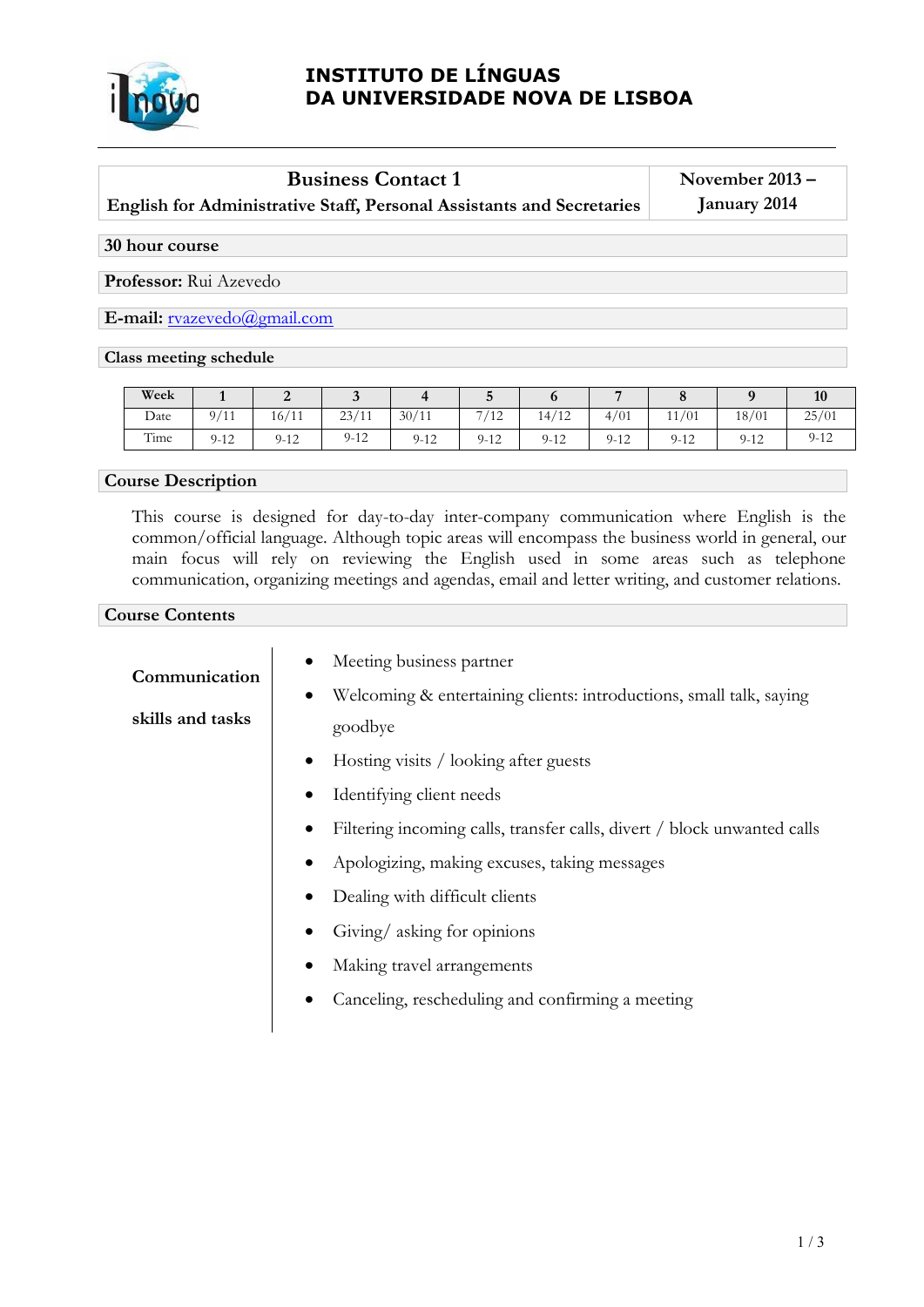|            | Making requests (imperative vs. question forms)<br>$\bullet$ |  |  |  |  |  |
|------------|--------------------------------------------------------------|--|--|--|--|--|
| Grammar    | Making suggestions and promising action                      |  |  |  |  |  |
|            | Comparisons                                                  |  |  |  |  |  |
|            | Present simple and continuous<br>$\bullet$                   |  |  |  |  |  |
|            | Past forms                                                   |  |  |  |  |  |
|            | Future forms                                                 |  |  |  |  |  |
|            | Articles                                                     |  |  |  |  |  |
|            | Modals                                                       |  |  |  |  |  |
|            | Adjectives and adverbs                                       |  |  |  |  |  |
|            | Multi-part verbs                                             |  |  |  |  |  |
|            | Word-building                                                |  |  |  |  |  |
|            | Greetings and Introductions                                  |  |  |  |  |  |
| Vocabulary | Jobs<br>$\bullet$                                            |  |  |  |  |  |
|            | Modes of transportation                                      |  |  |  |  |  |
|            | Nationalities (and other adjectives) and countries           |  |  |  |  |  |
|            | Numbers (for money and time) / days of the week/ months<br>٠ |  |  |  |  |  |
|            | Quotidian activities                                         |  |  |  |  |  |
|            | Vocabulary on general interest topics (for small talk)       |  |  |  |  |  |
|            | Vocabulary on personal topics (for small talk)               |  |  |  |  |  |
|            | Companies and careers                                        |  |  |  |  |  |
|            | Travel                                                       |  |  |  |  |  |

#### **Learning outcomes of the course**

The main aim of this course is for students to develop their communication skills. By the end of the course, students should have gained the necessary confidence to express themselves in the previously mentioned communication skills and tasks.

#### **Teaching method, assessment methods and criteria**

The teaching method is the communicative approach and students are expected to attend every session. The students' assessment will be based on several comprehension exercises, role-plays as well as active participation in class. Another contributing factor to the students' assessment will be written assignments, such as e-mails or memos. There will also be a written test and/or presentation at the end of the course.